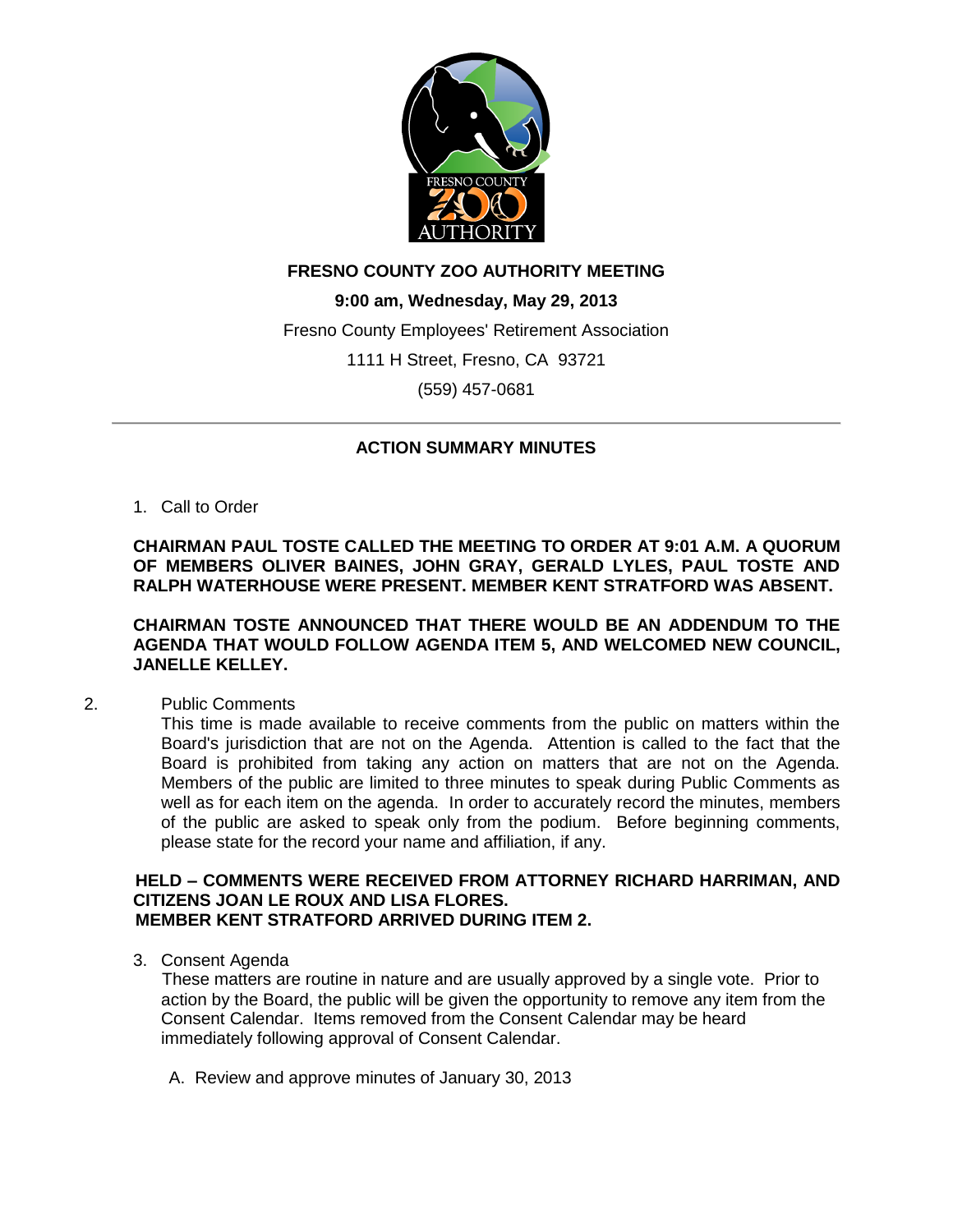- B. Review and approve payment of County of Fresno invoice for Professional and Specialized Services in the amount of \$30,504.69 for January, February, March, and April 2013
- C. Receive Treasurer's Reports for January, February, March, the Quarter ended March 31, and April 2013

## **APPROVED – JG/RW – 6 AYES, 0 OPPOSED**

4. Receive Fresno Chaffee Zoo Director's report

**RECEIVED- FRESNO CHAFEE ZOO DIRECTOR SCOTT BARTON REPORTED ATTENDANCE IS IN EVEN BETTER THAN EXPECTED WITH 580,226 VISITORS. REVENUE IS OVER BUDGET AND PROJECT COSTS ARE UNDER BUDGET, OPERATING BUDGET IS UNDERSPENT.** 

**IN 2012, MEASURE Z REVENUE WAS 16% ABOVE PROJECTIONS AND BILLING WAS 9% BELOW THE BUDGETED AMOUNT. AT THE END OF 2012 THERE WAS A ZOO OPERATING SURPLUS OF 4.2 MILLION DOLLARS, AND BILLING FOR SEA LION COVE WAS \$75,000 UNDER BUDGET.** 

**2013 UPDATE: AS OF MAY 1ST , ATTENDANCE WAS 39% ABOVE LAST YEAR; FIRST QUARTER REVENUE WAS 39% ABOVE LAST YEAR'S. THE SPOTTED NECK OTTER PROJECT HAS OPENED AND WAS ON BUDGET; THE KING COBRA EXHIBIT IS UNDER CONSTRUCTION. AFRICAN ADVENTURE GROUND BREAKING WILL TAKE PLACE THIS YEAR, AND ALSO THE DESIGN OF THE CHILDREN'S WATER PLAY AREA.** 

**2014 WILL BRING THE FIRST PHASE OF AFRICA. MR. BARTON REPORTED THE NATIONAL PARK SERVICE AND THE ZOO CORPORATION ARE STILL EXCHANGING INFORMATION AND EVERYTHING IS GOING WELL. HE ALSO INFORMED THE BOARD THAT AN UNBIASED SURVEY WAS CONDUCTED REGARDING ATTITUDES TOWARDS IMPORVEMENTS AT THE CHAFFEE ZOO; AND THAT THE RESULTS WERE VERY FAVORABLE. A FIVE MINUTE VIDEO FOR THE AFRICA EXHIBIT WAS SHOWN.**

**MEMBERS LYLES EXPRESSED HIS PLEASURE WITH ALL OF THE IMPROVEMENTS AND NEW FEATURES AT THE ZOO. MEMBERS WATERHOUSE AND MEMBER GRAY ALSO COMMENTED AND HAD QUESTIONS ABOUT THE REPORT.**

**COMMENTS WERE RECEIVED FROM MR. HARRIMAN, MS. FLORES AND MS. LE ROUX.**

5. Receive Fresno Chaffee Zoo Finance Director's report

**RECEIVED –DIRECTOR OF FINANCE BRIAN GOLDMAN PRESENTED THE REPORTS. ATTENDANCE IS WELL AHEAD OF PROJECTION. PERSONNEL AND OPERATING EXPENSES ARE UNDER BUDGET. REVENUES AND SELF GENERATED REVENUE FIGURES ARE WELL HEAD OF LAST YEAR'S NUMBERS, WITH THIS YEAR BREAKING THE RECORD SET IN 2012.**

**COMMENTS WERE RECEIVED FROM MS. LE ROUX AND MR. HARRIMAN.**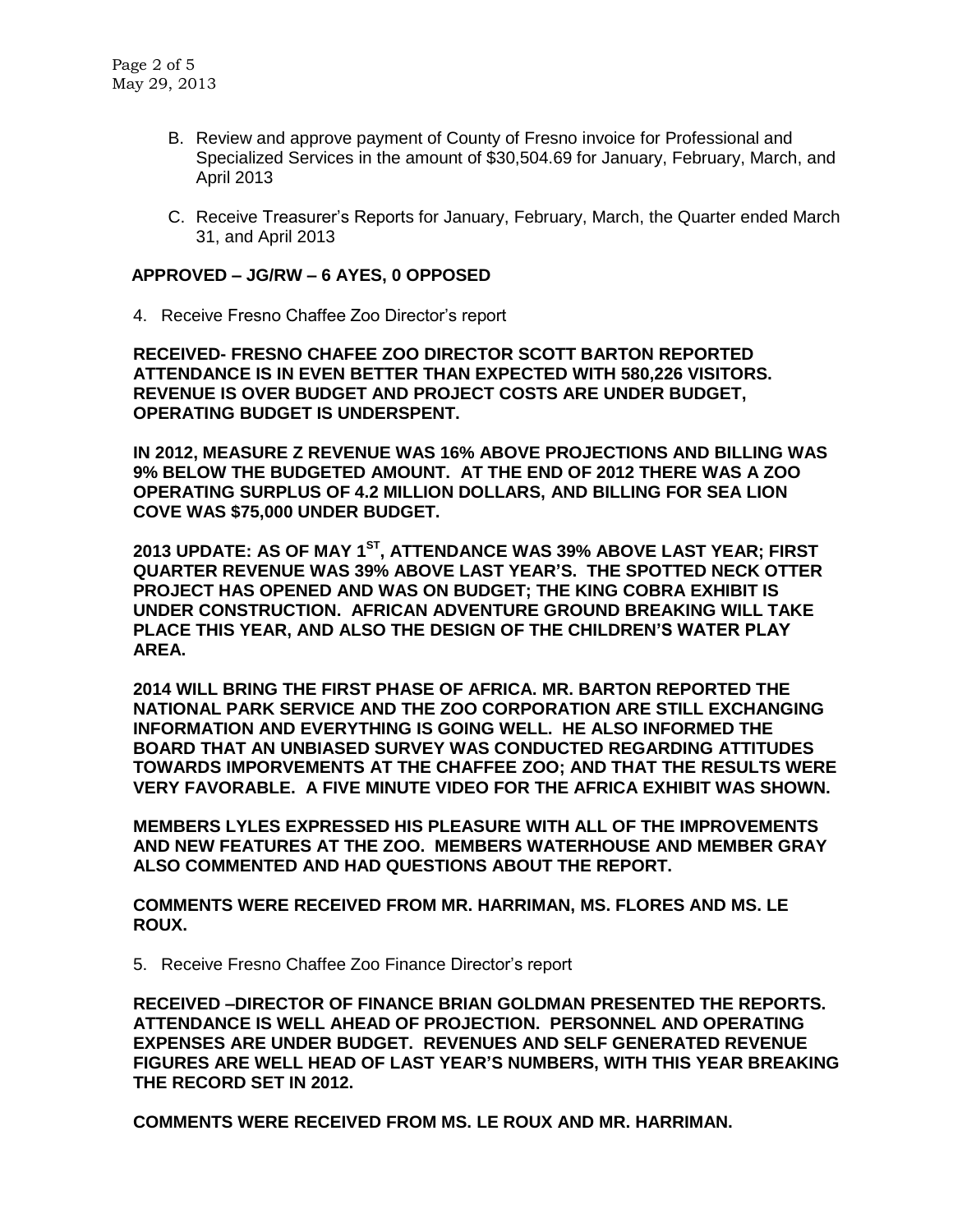ADDENDUM A - Adopt findings of Roeding Park Master Plan Environmental Impact Report (EIR) previously approved by the City of Fresno June 30, 2011, and adopt the EIR findings in the matter of installing storm drain piping, sanitary sewer piping, electrical conduits for power and communication, and domestic water piping for the Fresno Chaffee Zoo.

### **RECEIVED- COUNSEL JANELLE KELLEY PRESENTED THIS ITEM AND RECOMMENDED THAT THE BOARD HIRE A PART-TIME PLANNER TO ENSURE THE TIMELY REVIEW OF ANY FUTURE PROJECTS THAT MAY COME BEFORE THEM.**

**IT WAS DETERMINED THAT THIS ITEM WOULD BE VOTED ON AFTER ITEM #6 WAS PRESENTED; ITEM #6 TO FOLLOW.**

**MEMBER LYLES RECUSED HIMSELF FROM DISCUSSION AND VOTING ON ADDENDUM A AND ITEM 6, AND LEFT THE DIAS AT 9:48 A.M.**

# **APPROVED – OB/RW – VOTE 5 AYES, 0 OPPOSED**

6. Approve Fresno Chaffee Zoo request for 2013 Measure Z Capital funds totaling \$1,330,000 to install storm drain piping, sanitary sewer piping, electrical conduits for power and communication, and domestic water piping for the Fresno Chaffee Zoo

# **FINANCIAL DIRECTOR BRIAN GOLDMAN PRESENTED.**

## **APPROVED funding project for \$1,109,600, with Fresno Chaffee Zoo Corporation (FCZC) to fund the difference of \$220,400 for the portion that will provide a future benefit Roeding Park. – OB/KS – VOTE 5 AYES, 0 OPPOSED**

7. Approve Fresno Chaffee Zoo request for 2013 Measure Z Capital funds totaling \$100,000 to hire an architect to design the Water Play Area The requested amount includes fees for the architect and project management fees.

# **FINANCE DIRECTOR BRIAN GOLDMAN PRESENTED. MEMBER LYLES RETURNED TO THE DIAS AT 10:27 A.M. MEMBER BAINES LEFT THE DAIS AT 10:27 A.M.**

### **APPROVED – JG/RW – VOTE – 5 AYES, 0 OPPOSED; OB ABSENT**

8. Approve Zoo Authority Draft Administrative budget for Fiscal Year 2013-14

# **TREASURER JEFFERY BLANKS PRESENTED. MEMBER BAINES RETURNED TO THE DAIS AT 10:29 A.M.**

### **APPROVED – RW/JG – VOTE- 6 AYES, 0 OPPOSED**

9. Receive staff reports

**RECEIVED- COORDINATOR CATHY CROSBY SOUGHT DIRECTION FROM THE BOARD REGARDING THE FISCAL YEAR 2012-13 ANNUAL REPORT, AND RECOGNITION OF OUTGOING COUNSEL ZACHARY REDMOND AND FORMER BOARD MEMBER PAUL CLARK.**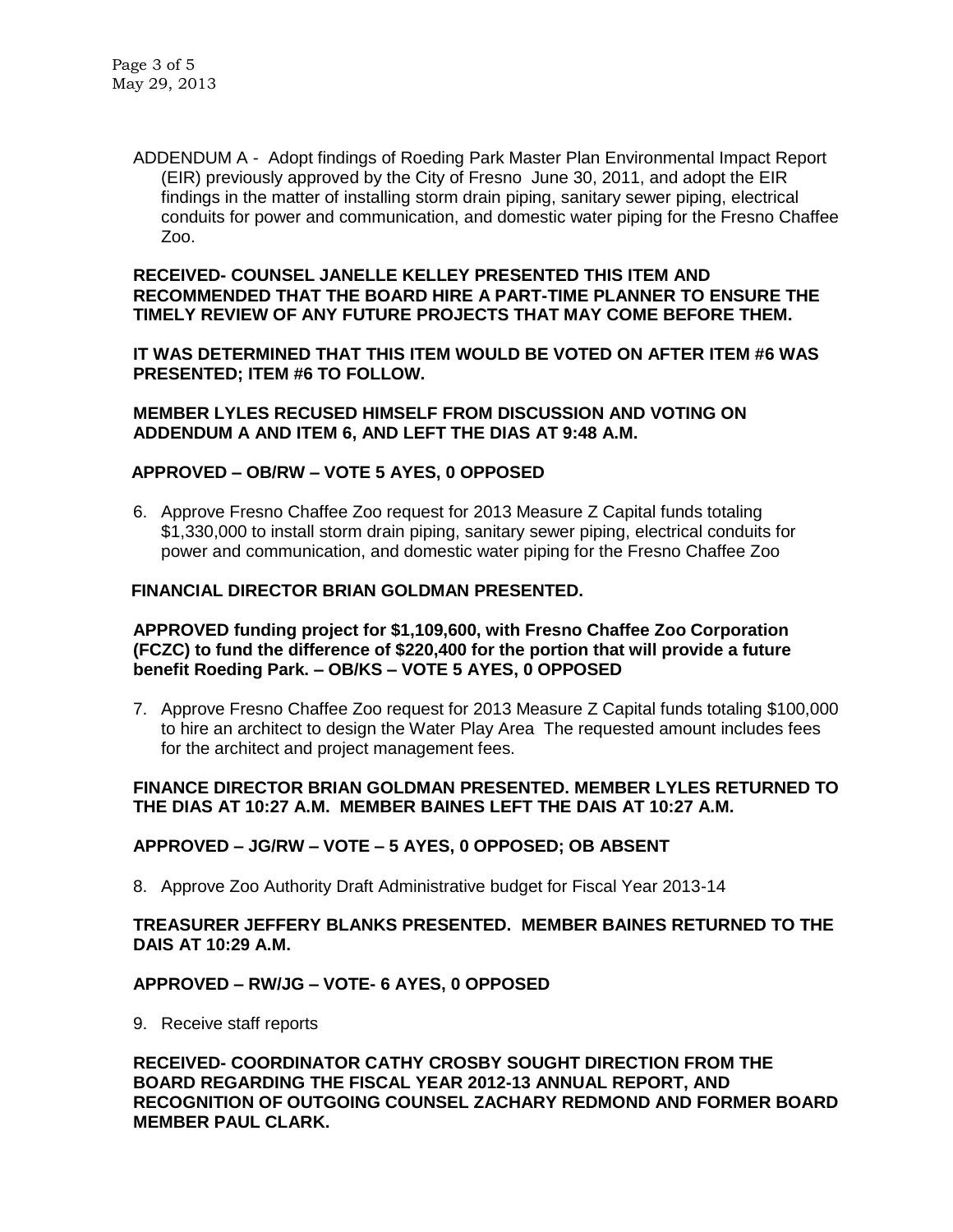### **BOARD DIRECTED PROCEEDING WITH THE FY12/13 ANNUAL REPORT. THE BOARD ALSO DIRECTED MS. CROSBY TO PROVIDE THE MEMBERS WITH AN EMAIL SAMPLE OF PLAQUES FOR ZACHARY REDMOND AND PAUL CLARK.**

10. Reaffirm next meeting date of Wednesday, September 25, 2013, or set new meeting date. Reserved meeting dates include:

> Wednesday, June 26, 2013 Wednesday, July 31, 2013 Wednesday, August 28, 2013

## **APPROVED HOLDING THE NEXT REGULAR MEETING WEDNESDAY, JUNE 26, 2013; JG/KS, VOTE 6 AYES, 0 OPPOSED**

11. Chair's comments

# **RECEIVED – CHAIRMAN PAUL TOSTE REMARKED THAT HE THOUGHT THE PRESENATION WAS FANTASTIC AND LOOKS FORWARD TO THINGS TO COME.**

12. Board Member comments

**RECEIVED – CONSENSUS OF THE BOARD WAS TO DIRECT THE CHAIRMAN TO WRITE A LETTER TO THE BOARD OF SUPERVISORS ADDRESSING COMMENTS MADE BY CITIZEN JOAN LEROUX AT THEIR MAY 21, 2013 MEETING ABOUT MEMBER LYLES AND HIS REAPPOINTMENT.**

- 13. Adjournment
- 14. **THERE BEING NO FURTHER BUSINESS BEFORE THE BOAD, CHAIRMAN TOSTE ADJOURNED THE MEETING**

All supporting documentation is available for public review in the office of the Fresno County Zoo Authority, 2220 Tulare Street, 6<sup>th</sup> Floor, Fresno, 93721, during regular business hours.

For further information, please contact Catherine Crosby, Zoo Authority Coordinator, at 600-4305, email [zooauthority@co.fresno.ca.us,](mailto:zooauthority@co.fresno.ca.us) or visit [www.zooauthority.org.](http://www.zooauthority.org/)